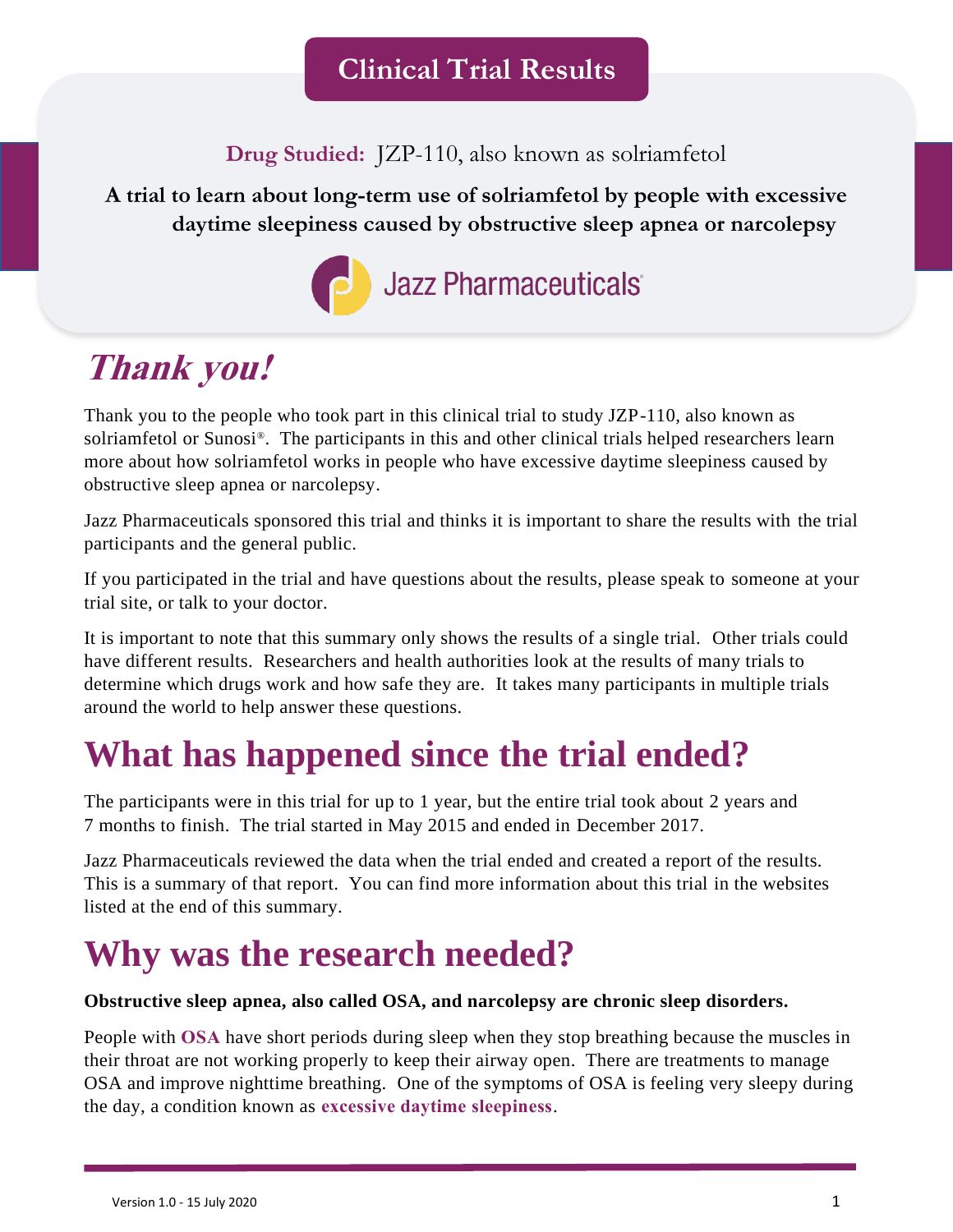Solriamfetol is a drug that is thought to affect 2 chemicals in the brain that help keep people awake during the day. Solriamfetol was not designed or studied as a treatment for the causes of OSA. But researchers studied it as a possible treatment for excessive daytime sleepiness caused by OSA.

People with **narcolepsy** may fall asleep when they are supposed to be awake. Some people with narcolepsy experience episodes of sudden muscle weakness, also called cataplexy, which can make it difficult to talk or move. There is no cure for narcolepsy, but there are medications and healthy lifestyle habits that can help manage daytime symptoms. Researchers also studied solriamfetol as a possible treatment for excessive daytime sleepiness caused by narcolepsy.

#### **The main questions the researchers wanted to answer in this trial were:**

- What medical problems did the participants have during long-term use of solriamfetol?
- Did solriamfetol help participants feel less sleepy during the day after 6 months of daily use?

## **Who took part in the trial?**

To answer these questions, the researchers asked for the help of men and women who took part in 1 of 7 previous clinical trials of solriamfetol. All of the participants joined their first clinical trial of solriamfetol because of excessive daytime sleepiness caused by OSA or narcolepsy.

There were 643 participants in this trial from 79 trial sites in the United States, Germany, Canada, Finland, France, the Netherlands, and Italy. There were 337 men and 306 women. Everyone in this trial was 18 to 76 years old when they joined.

## **What kind of trial was this?**

This was a Phase 3 trial. In a Phase 3 trial, a drug is usually tested in a large number of participants with a specific disease or condition. Drugs tested in Phase 3 trials have already been studied in smaller trials. Phase 3 trial participants help researchers learn more about how a drug works and how safe it is.

During most of the trial, the participants took one of the following treatments every morning:

- Solriamfetol 75 milligrams
- Solriamfetol 150 milligrams
- Solriamfetol 300 milligrams

For 2 weeks in the middle of the trial, some of the participants kept taking one of these doses of solriamfetol, while the others switched over to taking a **placebo**.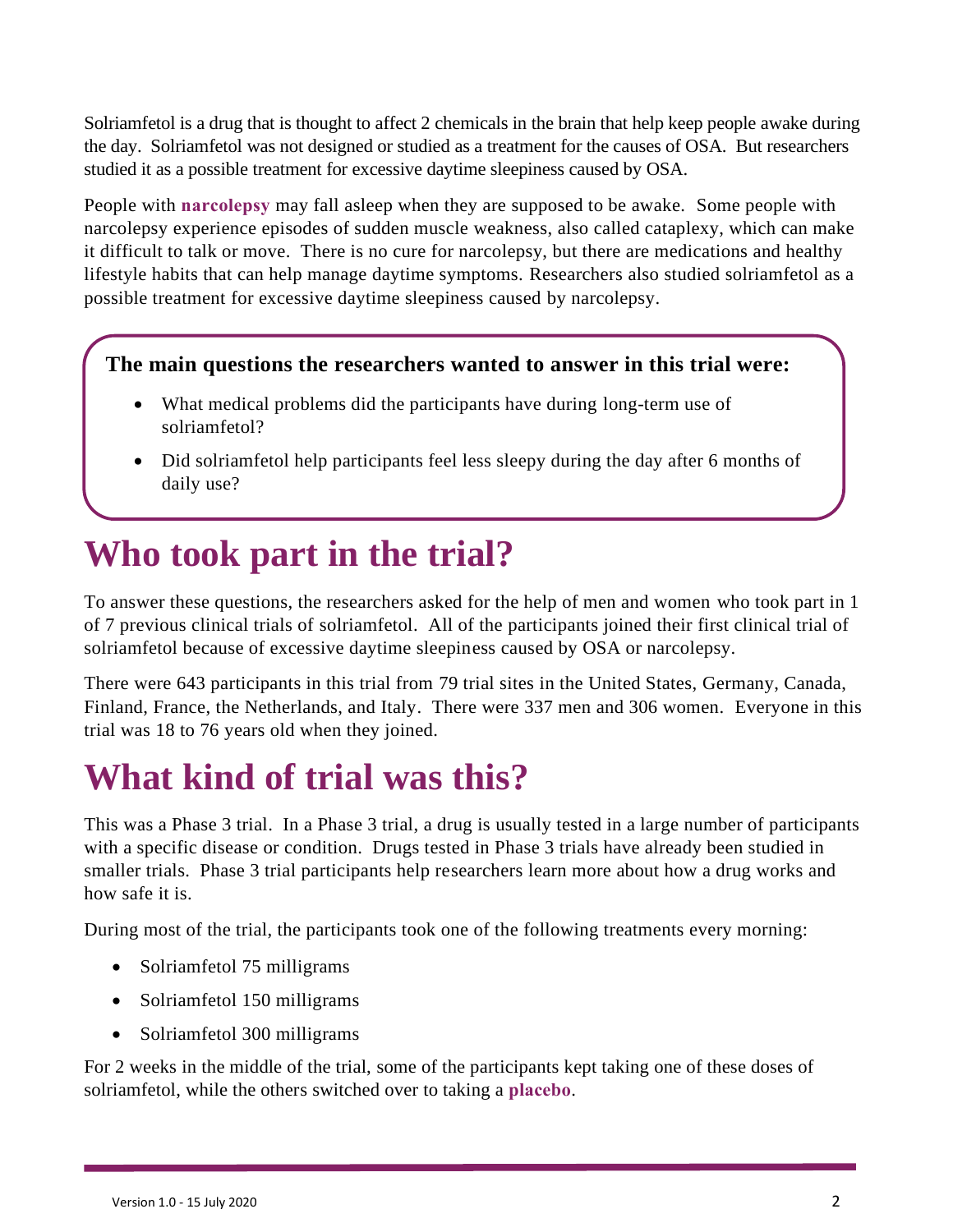A placebo looks like the trial drug but does not have any real medicine in it. When participants take a placebo, they follow the same steps in a trial as someone who takes the trial medicine. The only difference is whether or not the participant gets the trial drug. This helps researchers better understand the actual effects of the drug.

## **What happened during the trial?**

**Before treatment started**, people who wanted to join the trial met with a trial doctor.

For some participants, this visit was also the last visit in their first clinical trial of solriamfetol. For other participants, this visit happened after they finished their first trial.

The trial doctors gave everyone a full check-up and made sure they were healthy enough to join.



#### **Before Treatment**

#### **During treatment, the participants took their assigned treatment every morning.**

**For the first 2 weeks**, the participants worked with the trial doctors to adjust their dose of solriamfetol. All of the participants started treatment with solriamfetol 75 milligrams each day. The trial doctors increased the dose every 3 days – first to 150 milligrams a day and then to 300 milligrams a day – if they thought a higher dose might help participants better control their excessive daytime sleepiness.

The trial doctors might not have increased the dose if they thought a participant would have more medical problems with a higher dose. They might have decreased the dose – from 300 milligrams to 150 milligrams or from 150 milligrams to 75 milligrams – if they thought a participant would have fewer medical problems with a lower dose.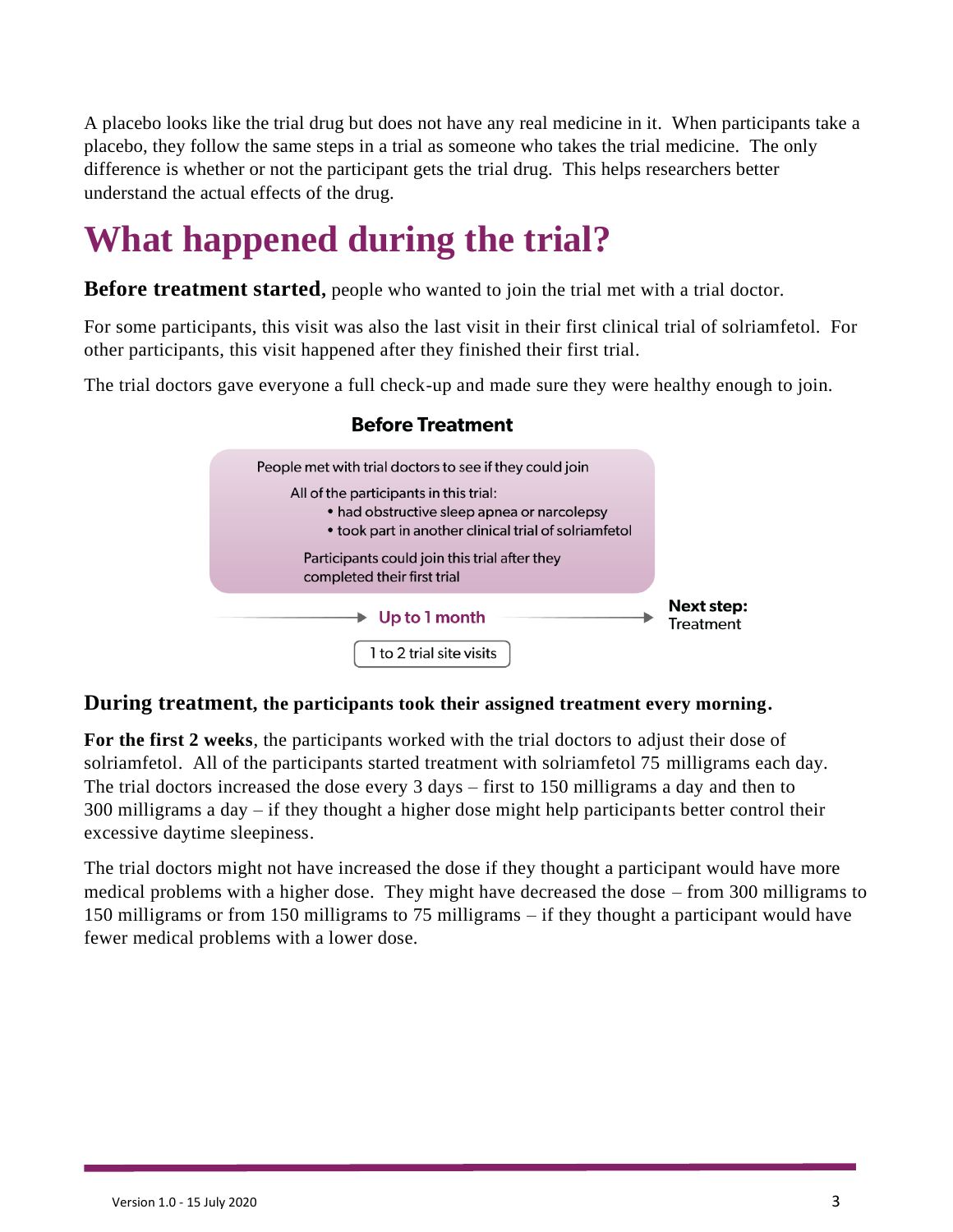**For the next 6 months,** the participants took the same dose of solriamfetol every morning. During the first 3 months, the dose they took could be adjusted up to 3 more times. Otherwise, the dose they took – 75 milligrams, 150 milligrams, or 300 milligrams – was the dose they were taking at the end of the first 2 weeks.

### At the start of treatment...



**After about 6 months of treatment,** some of the participants who were still in the trial took part in a 2-week treatment period that let researchers learn more about how solriamfetol affects excessive daytime sleepiness in people with OSA or narcolepsy. During these 2 weeks, about half of these participants kept taking solriamfetol, while the other half switched over to taking a placebo. The researchers used a computer program to choose the treatment each participant would take.

### After about 6 months...



During this part of the trial, none of the participants, doctors, or other staff knew which participants kept taking solriamfetol and which switched over to a placebo. Some trials are done this way because knowing what treatment each participant is taking can affect the results. When the trial ended, the sponsor found out which treatment each participant took during these 2 weeks so they could report the results.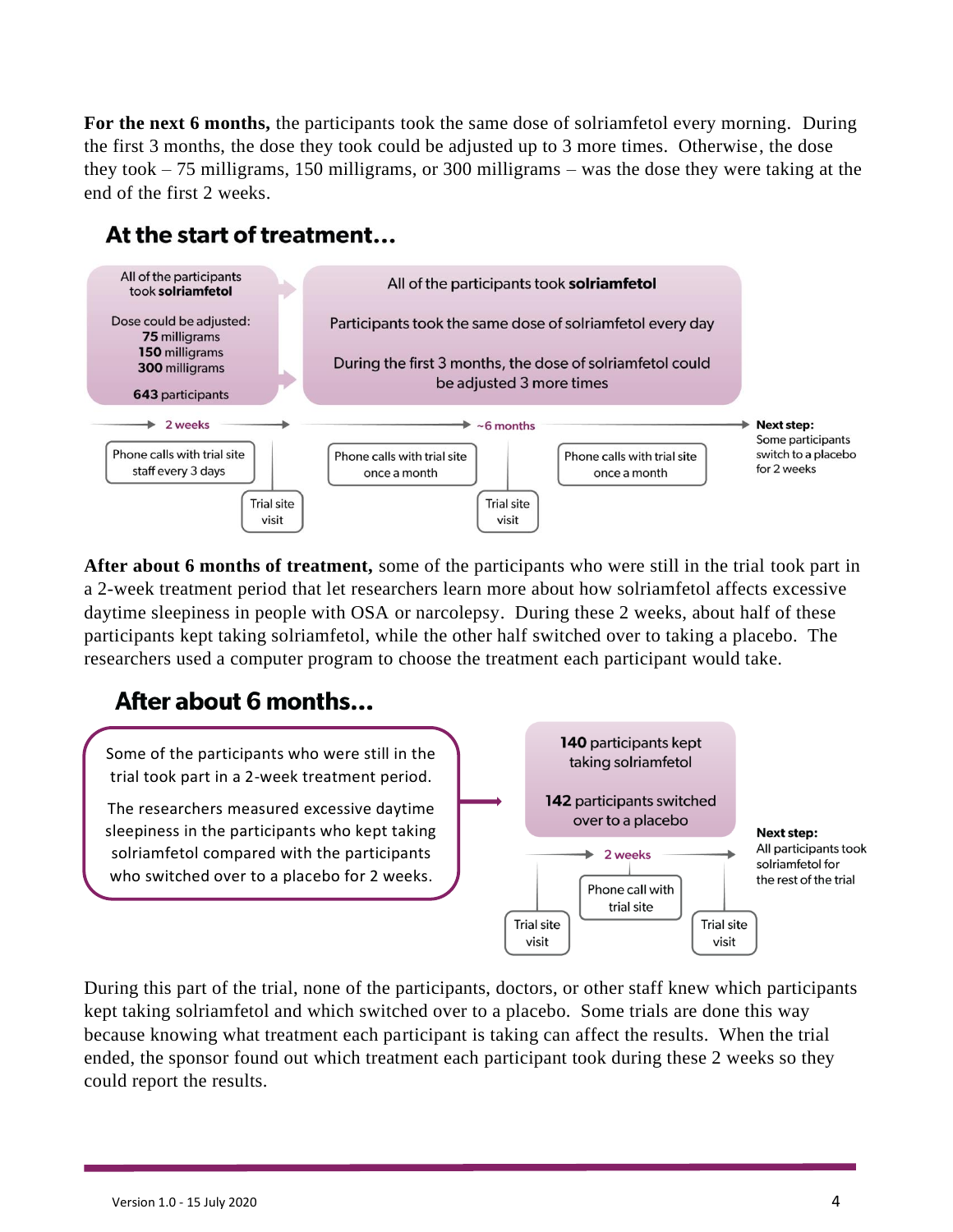**After these 2 weeks**, the participants who had switched over to a placebo went back to taking the dose of solriamfetol that they were taking before they switched. All of the participants took solriamfetol for another 3 to 4 months until the end of the trial. Then they had 1 more trial site visit about 2 weeks after their last dose.

### For the rest of the trial...



**At trial site visits,** the participants:

- Told the trial staff how they were feeling and what medications they were taking
- Completed questionnaires
- Gave blood and urine samples

The trial staff checked the participants' health at each visit.

## **What medical problems did the participants have during long-term use of solriamfetol?**

This section is a summary of the medical problems the participants had during treatment. These medical problems are called **adverse events**. An adverse event is considered "serious" when it is life threatening, causes lasting problems, or requires hospital care.

A lot of research is needed to know whether a treatment causes a medical problem. So, when new drugs are being studied, researchers keep track of all of the medical problems that participants have during a trial.

The websites listed at the end of this summary may have more information about the medical problems that happened in this trial.

#### **In this summary, adverse events are shown separately for:**

- The part of the trial when all of the participants took solriamfetol, which was for about 10 to 11 months
- The 2-week period when some participants took solriamfetol and some participants took a placebo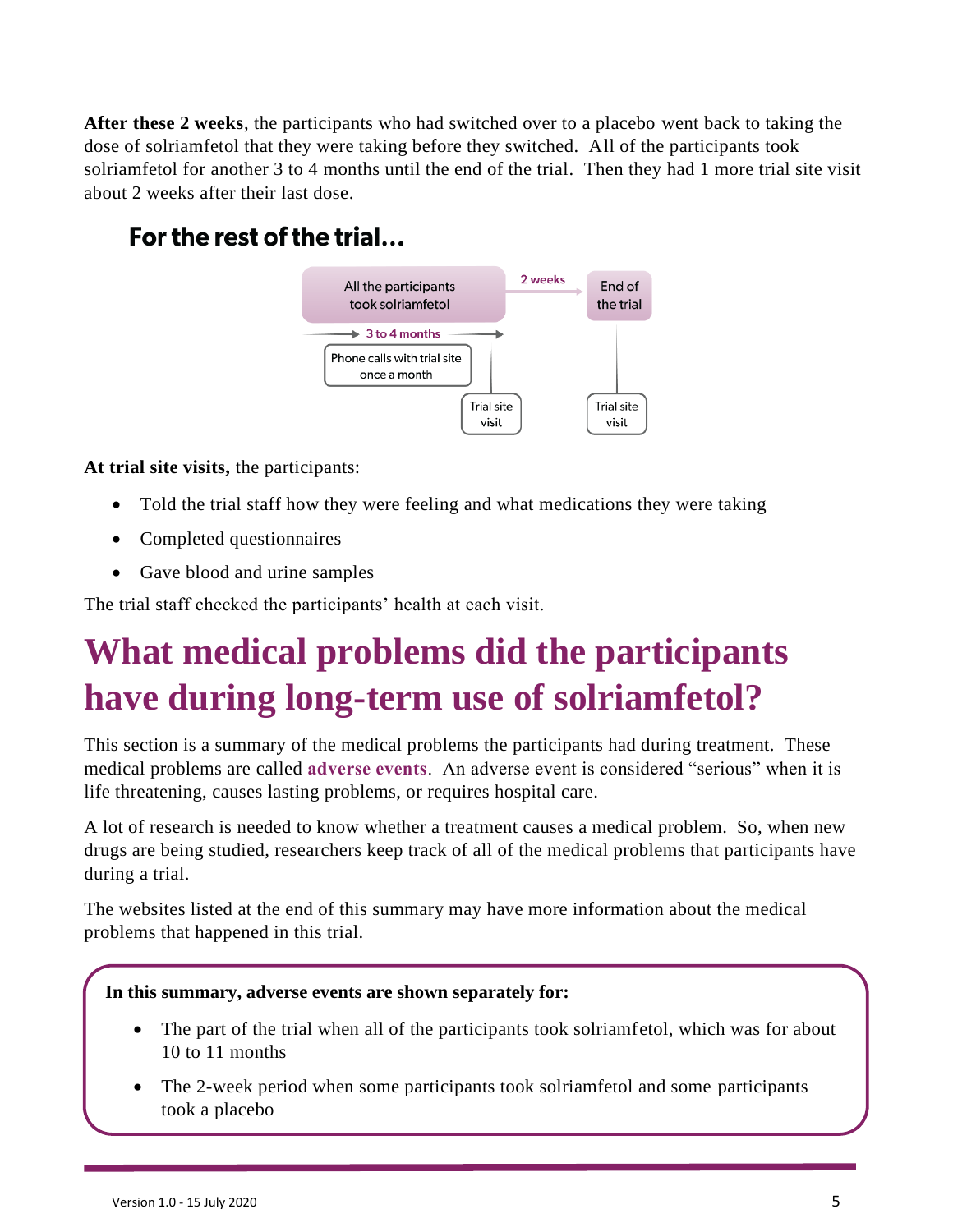### **How many participants had serious adverse events?**

#### **During the 10 to 11 months when all of the participants took solriamfetol:**

• 26 out of 643 participants had at least 1 serious adverse event. This was 4% of the participants.

#### **During the 2 weeks when some of the participants took solriamfetol and some of the participants took a placebo:**

- 1 out of 140 participants taking solriamfetol had a serious adverse event. This was 0.7% of the participants taking solriamfetol.
- None of the 142 participants who switched over to taking a placebo had a serious adverse event.

### **What serious adverse events did the participants have?**

#### **During the 10 to 11 months when all of the participants took solriamfetol:**

- There were 3 types of serious adverse events that happened in more than 1 participant. These are shown in the table below.
- There were other serious adverse events, but they happened in fewer participants.

| <b>Type of serious adverse</b><br>event                        | <b>Solriamfetol</b><br>(Out of $643$ )<br>participants) | What dose of solriamfetol did these<br>participants take most often<br>during the trial?         |
|----------------------------------------------------------------|---------------------------------------------------------|--------------------------------------------------------------------------------------------------|
| Alcohol poisoning                                              | 2 participants<br>$(0.3\%)$                             | 1 participant took solriamfetol 150 milligrams<br>1 participant took solriamfetol 300 milligrams |
| A type of irregular<br>heartbeat called atrial<br>fibrillation | 2 participants<br>$(0.3\%)$                             | Both participants took solriamfetol<br>300 milligrams                                            |
| <b>Dizziness</b>                                               | 2 participants<br>$(0.3\%)$                             | Both participants took solriamfetol<br>300 milligrams                                            |

#### **Serious adverse events that happened to more than 1 participant during long-term solriamfetol use**

The trial doctors thought 1 of the serious adverse events of atrial fibrillation might have been related to treatment with solriamfetol. The trial doctors thought the other serious adverse events in the table above were not related to treatment with solriamfetol.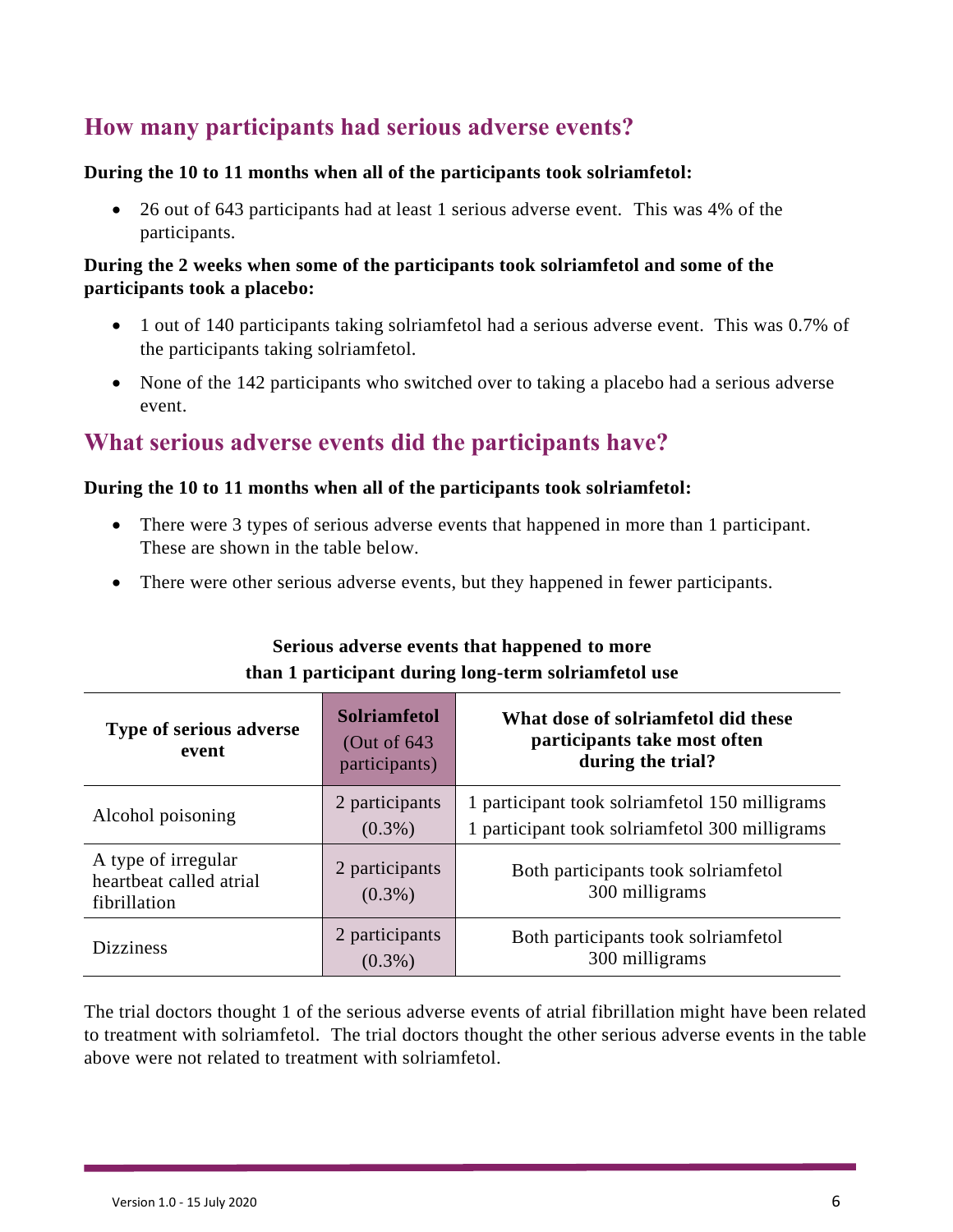**During the 2 weeks when some of the participants took solriamfetol and some of the participants took a placebo:**

| Type of serious adverse event                                                           | <b>Solriamfetol</b><br>(Out of 140 participants) | <b>Placebo</b><br>(Out of 142 participants) |
|-----------------------------------------------------------------------------------------|--------------------------------------------------|---------------------------------------------|
| Non-cardiac chest pain, which is chest<br>pain that is not caused by a heart<br>problem | 1 participant<br>$(0.7\%)$                       | 0 participants                              |

#### **There was 1 serious adverse event during these 2 weeks**

The trial doctors thought that this serious adverse event was not related to treatment with solriamfetol.

### **Were there any deaths during the trial?**

One out of 643 participants died during the part of the trial when all of the participants were taking solriamfetol. This was 0.7% of the participants.

This participant died from sepsis, which is a serious adverse event that results from complications of an infection. The trial doctors thought that this serious adverse event was not related to treatment with solriamfetol.

### **How many participants had any adverse events?**

#### **During the 10 to 11 months when all of the participants took solriamfetol:**

- 478 out of 643 participants had at least 1 adverse event. This was 74.3% of the participants.
- 59 out of 643 participants stopped taking solriamfetol because of an adverse event. This was 9.2% of the participants.

#### **During the 2 weeks when some of the participants took solriamfetol and some of the participants took a placebo:**

- 22 out of 140 participants who took solriamfetol had at least 1 adverse event. This was 15.7% of these participants.
- 16 out of 142 participants who took a placebo had at least 1 adverse event. This was 11.3% of these participants.
- None of the participants who took solriamfetol stopped taking their trial treatment because of an adverse event during this 2-week period.
- 1 out of 142 participants who took a placebo stopped taking their trial treatment because of an adverse event. This was 0.7% of these participants.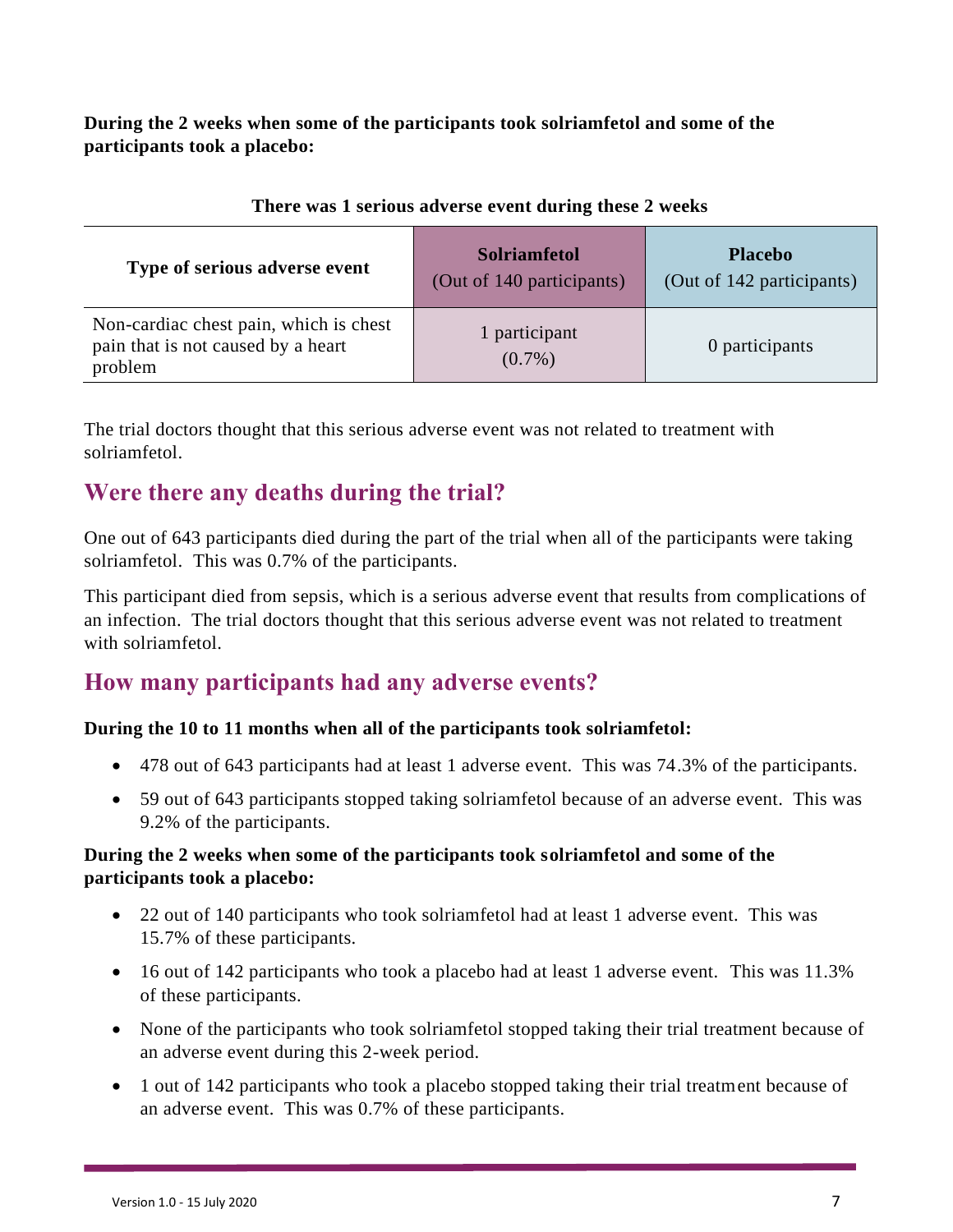### **What adverse events did the participants have?**

#### **During the 10 to 11 months when all of the participants took solriamfetol:**

The table below shows the adverse events that happened in at least 5% of the participants during this part of the trial. There were other adverse events, but they happened in fewer participants.

|                               | Any dose of     | <b>Solriamfetol</b> | <b>Solriamfetol</b> | <b>Solriamfetol</b> |
|-------------------------------|-----------------|---------------------|---------------------|---------------------|
|                               | solriamfetol    | 75 milligrams       | 150 milligrams      | 300 milligrams      |
|                               | (Out of $643$   | (Out of 64)         | (Out of 207         | (Out of 372)        |
|                               | participants)   | participants)       | participants)       | participants)       |
| Headache                      | 70 participants | 16 participants     | 19 participants     | 35 participants     |
|                               | $(10.9\%)$      | $(25.0\%)$          | $(9.2\%)$           | $(9.4\%)$           |
| <b>Nausea</b>                 | 57 participants | 5 participants      | 31 participants     | 21 participants     |
|                               | $(8.9\%)$       | $(7.8\%)$           | $(15.0\%)$          | $(5.6\%)$           |
| <b>Common</b> cold            | 52 participants | 5 participants      | 17 participants     | 30 participants     |
|                               | $(8.1\%)$       | $(7.8\%)$           | $(8.2\%)$           | $(8.1\%)$           |
| <b>Trouble falling asleep</b> | 50 participants | 13 participants     | 24 participants     | 13 participants     |
| or staying asleep             | $(7.8\%)$       | $(20.3\%)$          | $(11.6\%)$          | $(3.5\%)$           |
| Dry mouth                     | 47 participants | 9 participants      | 15 participants     | 23 participants     |
|                               | $(7.3\%)$       | $(14.1\%)$          | $(7.2\%)$           | $(6.2\%)$           |
| Anxiety                       | 45 participants | 5 participants      | 28 participants     | 12 participants     |
|                               | $(7.0\%)$       | $(7.8\%)$           | $(13.5\%)$          | $(3.2\%)$           |
| Loss of appetite              | 32 participants | 4 participants      | 13 participants     | 15 participants     |
|                               | $(5.0\%)$       | $(6.3\%)$           | $(6.3\%)$           | $(4.0\%)$           |

#### **The most common adverse events with long-term solriamfetol use**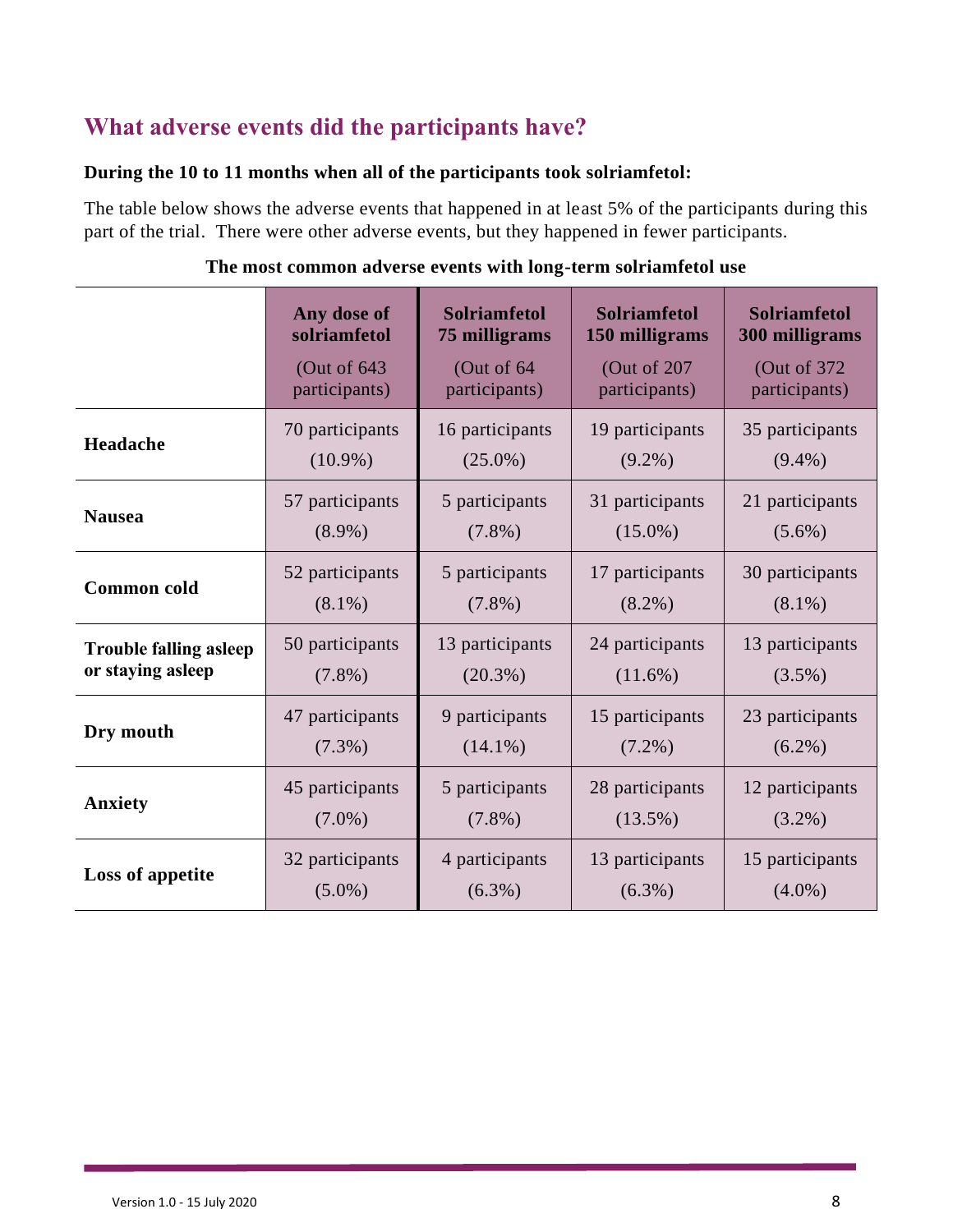#### **During the 2 weeks when some of the participants took solriamfetol and some of the participants took a placebo:**

The table below shows the adverse events that happened in more than 1 participant during this part of the trial. There were other adverse events, but they happened in fewer participants.

|                                  | <b>Solriamfetol</b><br>(Out of 140 participants) | <b>Placebo</b><br>(Out of 142 participants) |  |
|----------------------------------|--------------------------------------------------|---------------------------------------------|--|
| Headache                         | 2 participants<br>$(1.4\%)$                      | 0 participants                              |  |
| <b>High blood</b><br>pressure    | 2 participants<br>$(1.4\%)$                      | 0 participants                              |  |
| <b>Trouble falling</b><br>asleep | 2 participants<br>$(1.4\%)$                      | 1 participant<br>$(0.7\%)$                  |  |
| <b>Common</b> cold               | 2 participants<br>$(1.4\%)$                      | 1 participant<br>$(0.7\%)$                  |  |
| <b>Back pain</b>                 | 0 participants                                   | 2 participants<br>$(1.4\%)$                 |  |
| Cough                            | 0 participants                                   | 2 participants<br>$(1.4\%)$                 |  |
| <b>Fatigue</b>                   | 0 participants                                   | 2 participants<br>$(1.4\%)$                 |  |

#### **The most common adverse events during the 2-week period when some participants took solriamfetol and some participants took a placebo**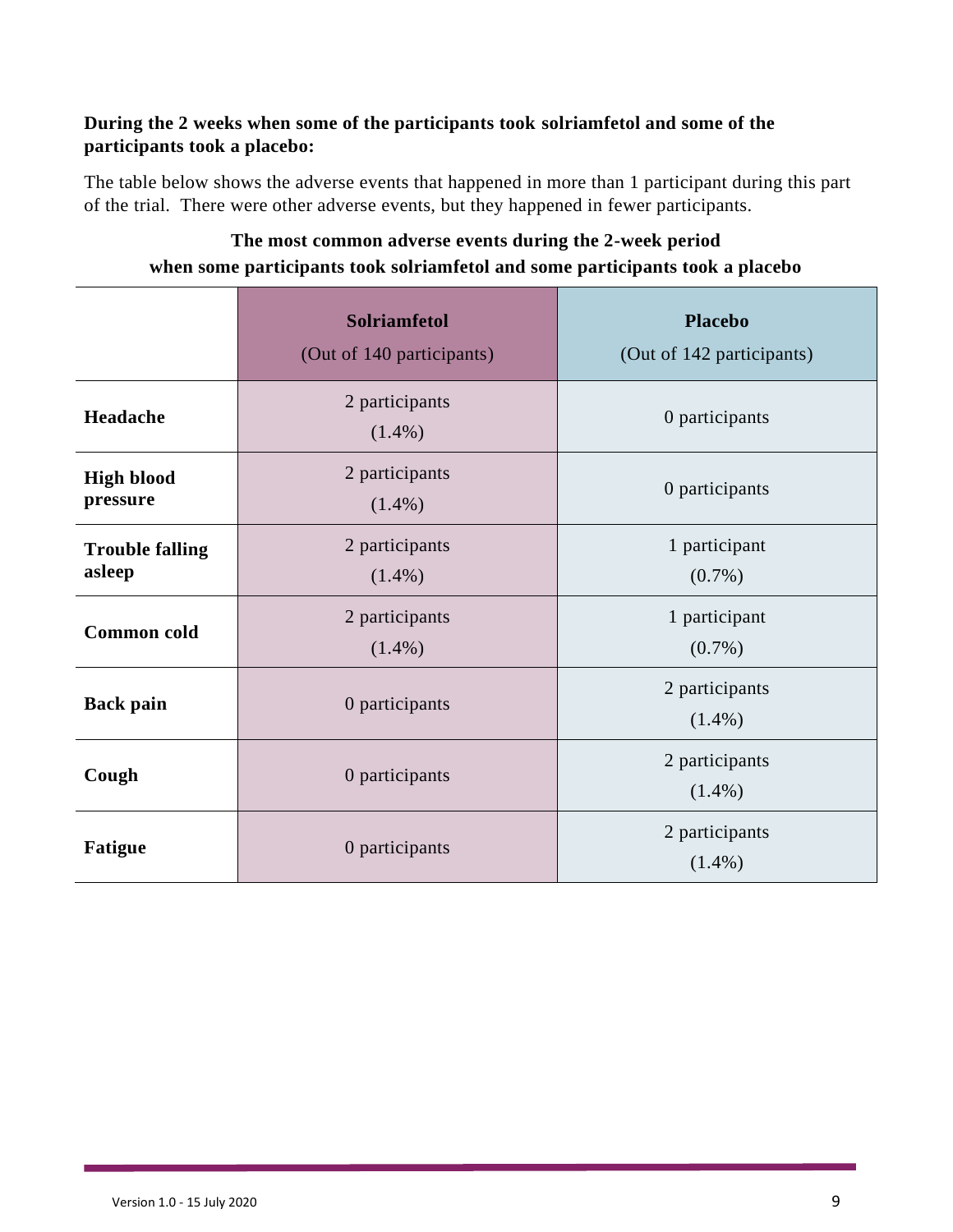# **Did solriamfetol help the participants feel less sleepy during the day after 6 months of daily use?**

To answer this question, the trial doctors looked at how the participants responded to a questionnaire called the **Epworth Sleepiness Scale**. This questionnaire asked the participants to rate how likely they were to fall asleep in different situations. Higher scores mean more daytime sleepiness.

The trial doctors looked at how Epworth Sleepiness Scale scores changed during the 2-week period when some participants kept taking solriamfetol each morning, while some switched over to taking a placebo.

From the beginning to the end of that 2-week period, the average score increased more for the participants who switched over to taking a placebo than for participants who kept taking solriamfetol. This was the case for both participants with OSA and participants with narcolepsy.

This means that the participants who took solriamfetol reported a smaller increase in daytime sleepiness than the participants who took a placebo.



#### **Change in Epworth Sleepiness Scale scores**

An increase in Epworth Sleepiness Scale score means more daytime sleepiness.

These are results for the participants overall. Results for each participant may have been different and are not in this summary. You can find more information about this trial – including other questions the researchers wanted to answer – in the websites listed at the end of this summary.

Researchers look at the results of many trials to decide which treatments work best and are safest. Other trials could have different results.